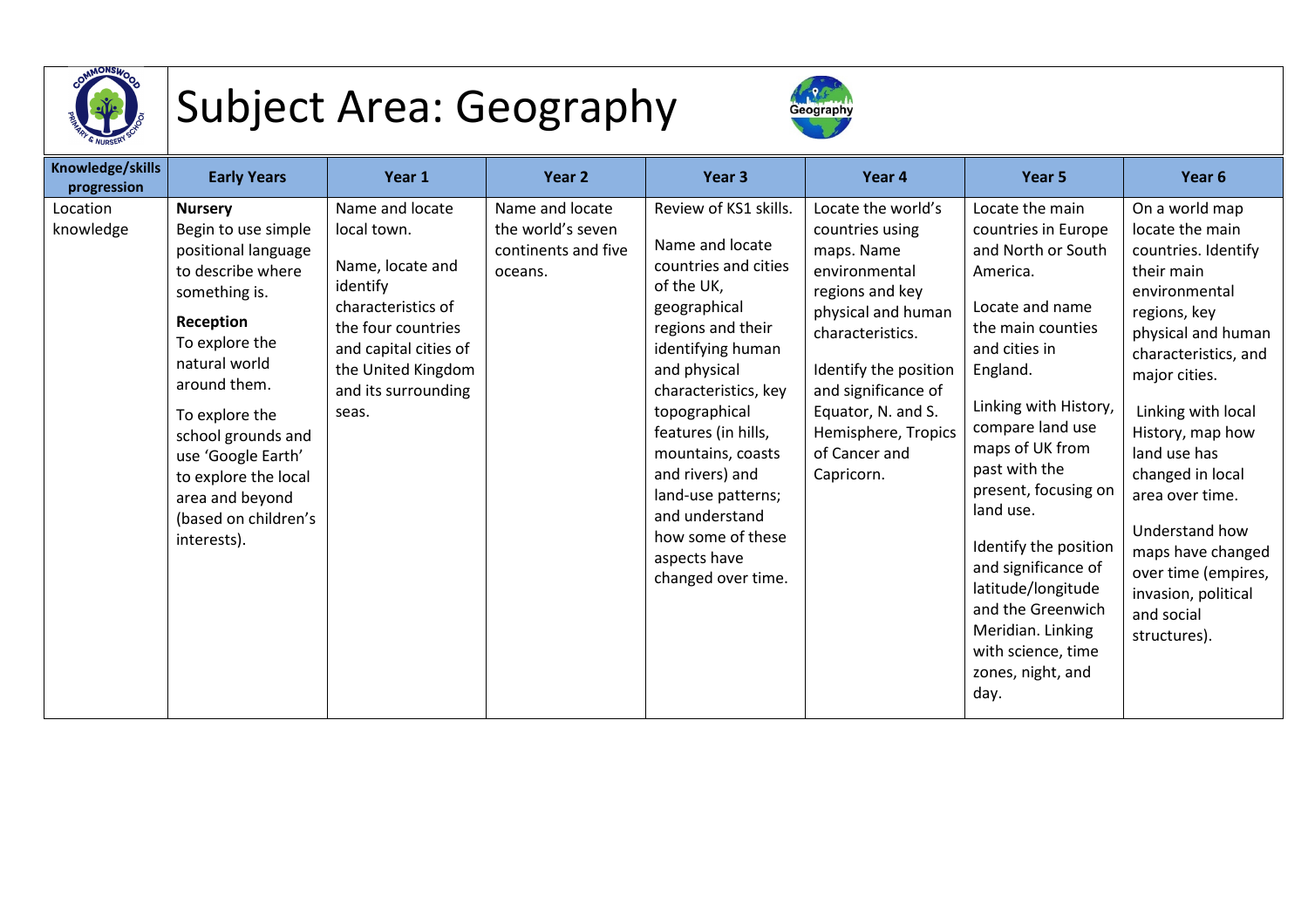| Knowledge/skills<br>progression    | <b>Early Years</b>                                                                                                                                                                                                                                                                                                                                                                                                                       | Year 1                                                                                                                                                                                   | Year 2                                                                                                                                                                                                                               | Year <sub>3</sub>                                                                                                                                                                                                | Year 4                                                                                                                                                                            | Year 5                                                                                                                                                                                                      | Year <sub>6</sub>                                                                                                                                                                    |
|------------------------------------|------------------------------------------------------------------------------------------------------------------------------------------------------------------------------------------------------------------------------------------------------------------------------------------------------------------------------------------------------------------------------------------------------------------------------------------|------------------------------------------------------------------------------------------------------------------------------------------------------------------------------------------|--------------------------------------------------------------------------------------------------------------------------------------------------------------------------------------------------------------------------------------|------------------------------------------------------------------------------------------------------------------------------------------------------------------------------------------------------------------|-----------------------------------------------------------------------------------------------------------------------------------------------------------------------------------|-------------------------------------------------------------------------------------------------------------------------------------------------------------------------------------------------------------|--------------------------------------------------------------------------------------------------------------------------------------------------------------------------------------|
| Place<br>Knowledge                 | <b>Nursery</b><br>Talk about what they<br>see, using a wide<br>vocabulary.<br>To know that there<br>are different<br>countries in the<br>world and talk about<br>the differences they<br>have experienced or<br>seen in photos.<br>Reception<br>Describe in some<br>detail.<br>Connect one idea or<br>action to another<br>using a range of<br>connectives.<br>Articulate their ideas<br>and thoughts using<br>well formed<br>sentences. | Observe and<br>describe the human<br>and physical<br>geography of a<br>small area of the<br>United Kingdom.                                                                              | Understand<br>geographical<br>similarities and<br>differences through<br>studying the human<br>and physical<br>geography of a<br>small area of the<br>United Kingdom<br>(WGC), and of a<br>small area in a non-<br>European country. | Understand<br>geographical<br>similarities and<br>differences through<br>studying the human<br>and physical<br>geography of a<br>region of the UK                                                                | Understand<br>geographical<br>similarities and<br>differences through<br>studying human and<br>physical geography<br>of a region in the UK<br>and region in a<br>European country | Compare a region in<br>UK with a region in<br>N. or S. America<br>with significant<br>differences and<br>similarities<br>(volcanoes,<br>earthquakes, and<br>natural disasters).                             | Compare a region in<br>UK with a region in<br>N. or S. America<br>with significant<br>differences and<br>similarities.<br>Understand reasons<br>for similarities and<br>differences. |
| Human and<br>Physical<br>Geography | <b>Nursery</b><br>Use a wider range of<br>vocabulary.<br>To begin to<br>understand the need<br>to respect and care<br>for the natural<br>environment and all<br>living things.<br>To know that there<br>are different<br>countries in the                                                                                                                                                                                                | Identify<br>seasonal/daily<br>weather patterns in<br>the UK.<br>Identify cold, hot,<br>and mild areas of<br>the world using<br>maps.<br>Use basic<br>Geographical<br>vocabulary to refer | Compare<br>seasonal/daily<br>weather patterns in<br>the UK and the<br>location of hot and<br>cold areas of the<br>world in relation to<br>the equator and the<br>N/S poles<br>(continents).                                          | Describe and<br>understand key<br>aspects of:<br>Physical geography<br>including key<br>topographical<br>features (including<br>hills, mountains,<br>coasts, rivers) and<br>land patterns; and<br>understand how | Describe and<br>understand key<br>aspects of human<br>and<br>physical geography<br>including trade links<br>and<br>Fair/unfair<br>distribution of                                 | Describe and<br>understand key<br>aspects of physical<br>geography,<br>including coasts,<br>rivers and the water<br>cycle including<br>transpiration,<br>climate zones,<br>biomes, and<br>vegetation belts. | Distribution of<br>natural resources<br>focussing on energy.                                                                                                                         |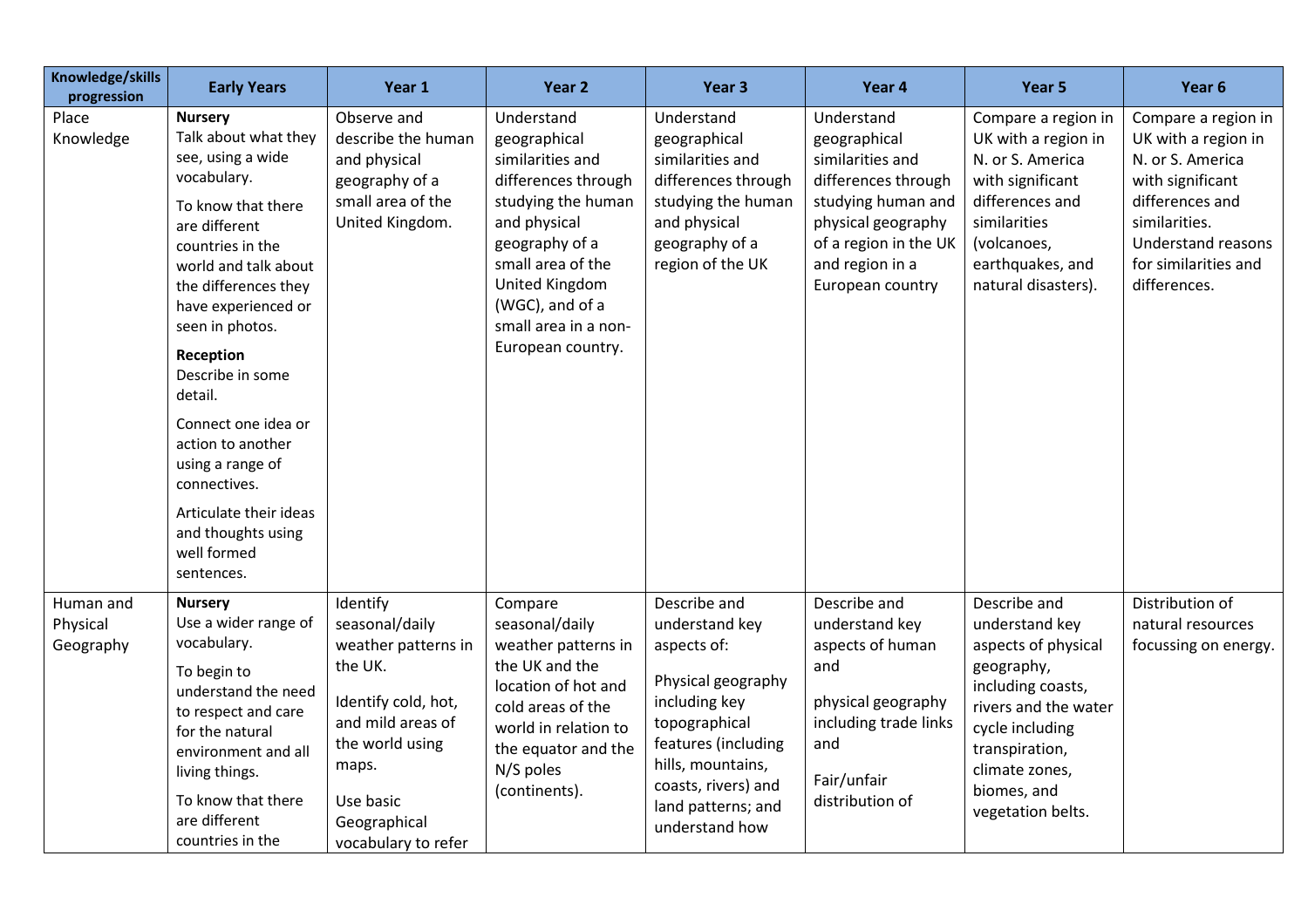| Knowledge/skills<br>progression | <b>Early Years</b>                                                                                                                                                                                                                                                                                                                           | Year 1                                                                                               | Year 2                                                                                                                                                                                                                                                                                                                     | Year 3                                              | Year 4                                                                                                    | Year 5                                                                                  | Year 6 |
|---------------------------------|----------------------------------------------------------------------------------------------------------------------------------------------------------------------------------------------------------------------------------------------------------------------------------------------------------------------------------------------|------------------------------------------------------------------------------------------------------|----------------------------------------------------------------------------------------------------------------------------------------------------------------------------------------------------------------------------------------------------------------------------------------------------------------------------|-----------------------------------------------------|-----------------------------------------------------------------------------------------------------------|-----------------------------------------------------------------------------------------|--------|
|                                 | world and talk about<br>the differences they<br>have experienced or<br>seen in photos.<br>Reception<br>Learn new<br>vocabulary.<br>Use new vocabulary<br>throughout the day.<br>To talk about<br>immediate members<br>of their family or<br>community.<br>Comment on images<br>of familiar situations<br>in the past.<br>To draw information | to physical features<br>of their school and<br>its grounds and of<br>the surrounding<br>environment. | Use basic<br>Geographical<br>vocabulary to refer<br>to key physical<br>features (beach,<br>cliff, coast, forest,<br>mountain, ocean,<br>river, soil, valley,<br>vegetation,<br>weather) and<br>human features<br>(city, village,<br>factory, farm, office,<br>port, harbour) of a<br>contrasting non-<br>European country. | some of these<br>aspects have<br>changed over time. | resources<br>(Fairtrade).<br>Types of<br>settlements in<br>modern Britain:<br>villages, towns,<br>cities. | Volcanoes and<br>earthquakes,<br>looking at plate<br>tectonics and the<br>ring of fire. |        |
|                                 | from a simple map.<br>To recognise some<br>similarities and<br>differences between<br>life in this country<br>and life in other<br>countries.<br>Understand the<br>effect of changing<br>seasons on the<br>natural world around<br>them.<br>Recognise some                                                                                   |                                                                                                      |                                                                                                                                                                                                                                                                                                                            |                                                     |                                                                                                           |                                                                                         |        |
|                                 | environments that<br>are different from                                                                                                                                                                                                                                                                                                      |                                                                                                      |                                                                                                                                                                                                                                                                                                                            |                                                     |                                                                                                           |                                                                                         |        |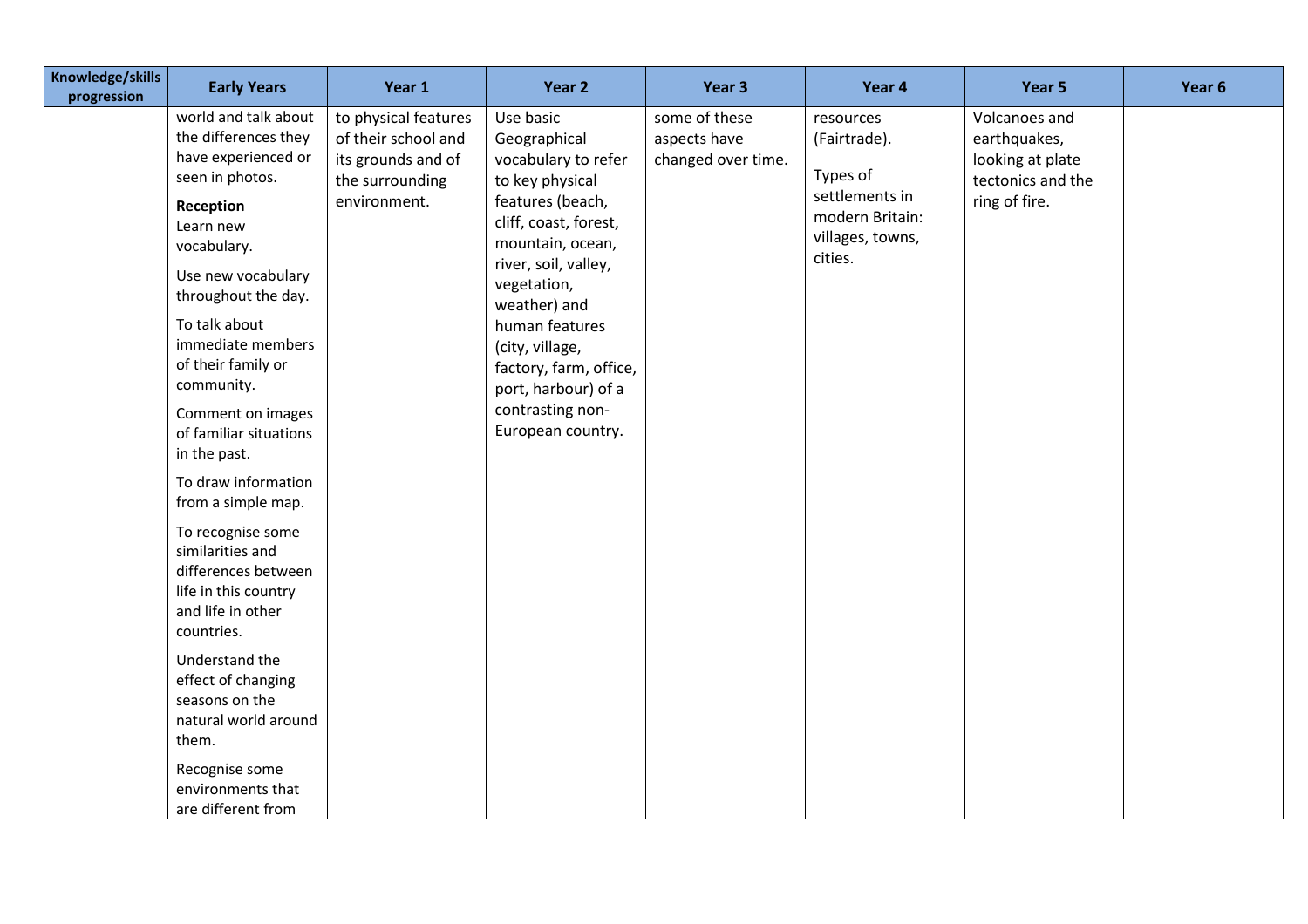| Year 6 | Year 5 | Year 4 | Year <sub>3</sub> | Year <sub>2</sub> | Year 1 | <b>Early Years</b> | Knowledge/skills<br>progression |
|--------|--------|--------|-------------------|-------------------|--------|--------------------|---------------------------------|
|        |        |        |                   |                   |        | the one in which   |                                 |
|        |        |        |                   |                   |        | they live.         |                                 |
|        |        |        |                   |                   |        |                    |                                 |